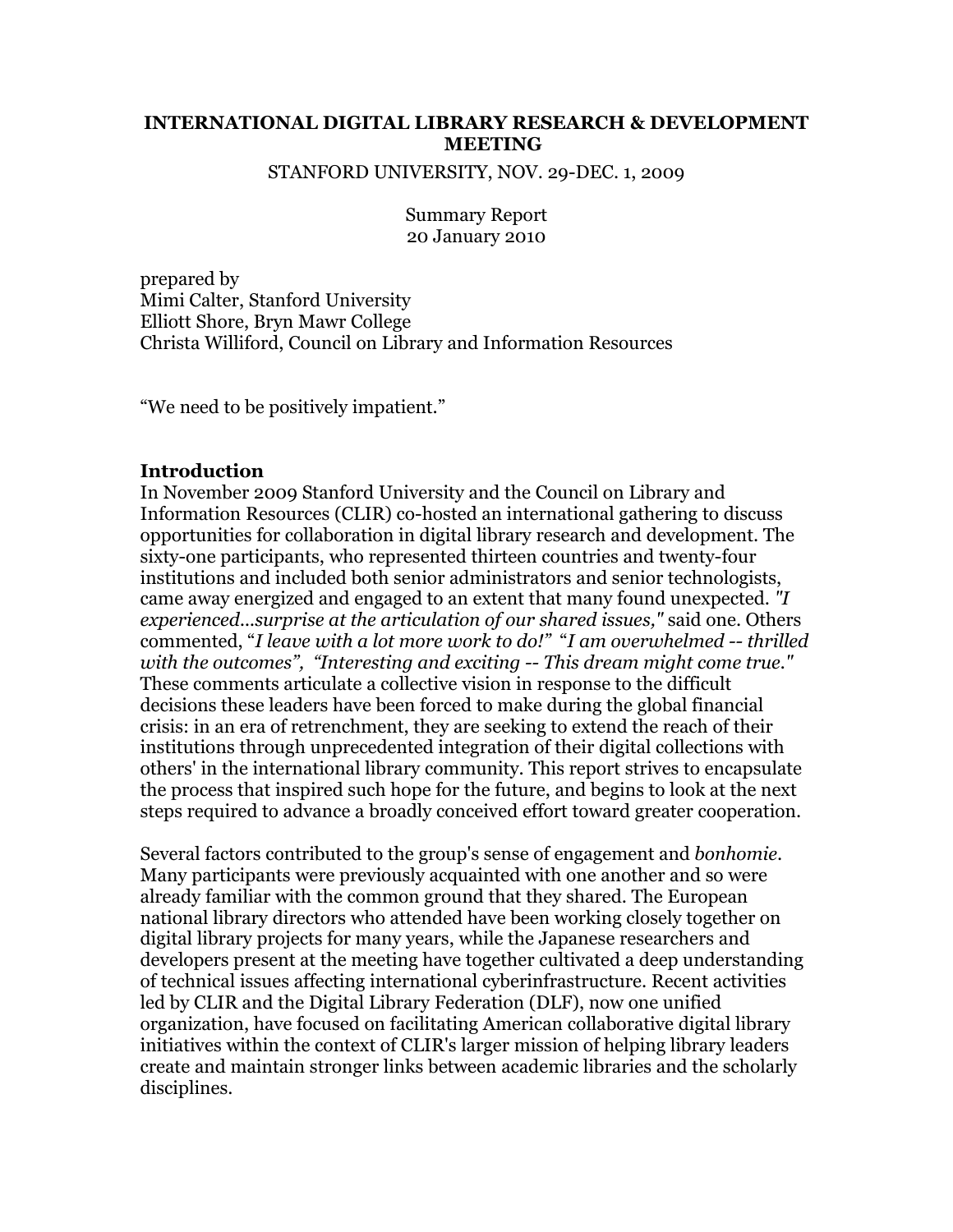Other significant factors that helped to focus the discussions and structure the collaborative responses were a recognition of shared concerns, vision and purpose, and a growing sense of frustration at how long it has taken for work on a truly integrated international library cyberinfrastructure to begin: *"We actually need one another--it is urgent,"* said one; "*It is a most exciting and most terrifying time--we have such a big responsibility--we need to be positively impatient,"* stated another. The group came away with two linked realizations:

- 1. The piece-by-piece maturation of the digital library, growing as it has from separately funded initiatives that are often redundant, is neither efficient nor sustainable. Coordination and collaboration are no longer merely good ideas, they are essential for the survival of our cultural heritage. Furthermore, the distinctions between public, academic, and national libraries and archives are blurring, and their user communities are increasingly diverse and overlap one another.
- 2. Striving to achieve widespread agreement on priorities for digital library development would necessarily be a lengthy process that could slow down valuable work, or even ultimately be counter-productive.

Throughout the meeting, there remained an apparent opposition between "big picture" visionaries seeking consensus on long-term goals and those wanting a more practical, step-by-step, approach to tackling specific, immediate needs. The tension between these perspectives was never resolved. For this reason, rather than trying to reach a unified agenda, the group sought to identify opportunities for subsets of institutions to collaborate in both conceptual and practical ways.

This report consists of two major sections in an attempt to capture the rich and nuanced aspects of the deliberations: first, a summary of the themes that emerged as the group sought to conceptualize their shared problems, and second, a list of collaborative projects that participants noted as promising steps forward for international digital libraries. The group focused on identifying the characteristics of (1) sustainable and extensible partnerships, consortia, and subject and regional domains of excellence, (2) a genuinely robust digital environment for teaching and research, and (3) discrete initiatives that might contribute to the achievement of both. The collaborative projects identified by the group--some new, some ongoing, some aspirational--indicate the level of enthusiasm for the job ahead. The report concludes with some remarks about next steps to be taken to further the goals expressed at the meeting.

### **Themes**

The "big picture" and practical questions noted above reside in a fertile tension to one another, a tension arising from a number of sources: desiring to do things well for one's institution while doing things well for the larger public good, needing to work closely with others while retaining a distinct institutional identity, and determining what is the minimum level of consensus necessary for fruitful collaboration. Should one focus on large goals or on the small,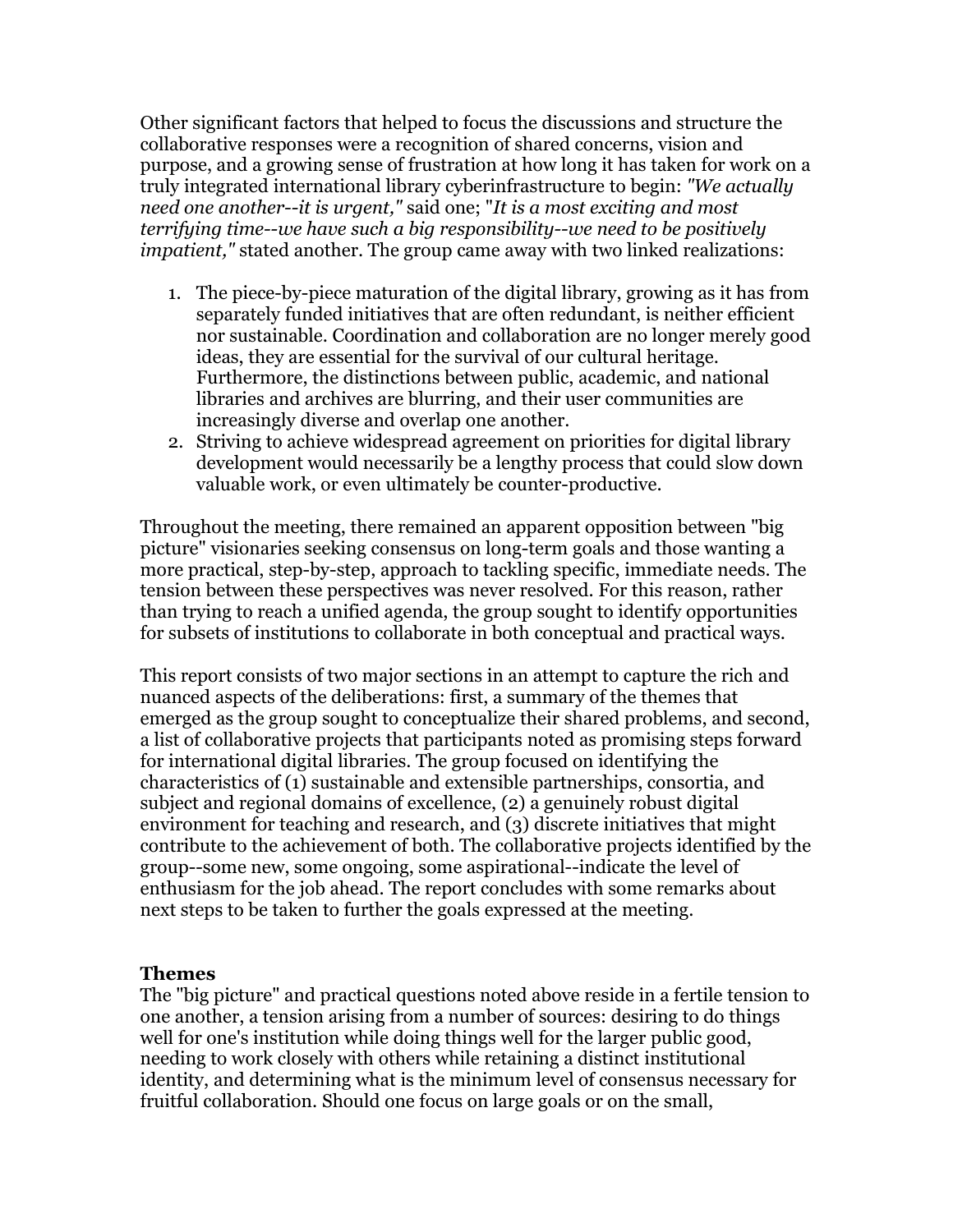incremental steps required to reach them? Must all collaborating partners do their work the same way, or might they work together without a fixed, agreedupon set of policies and procedures?

Such questions complicated even the earliest discussions at the meeting, at which organizers presented a detailed taxonomy of digital library functions and services drawn from hundreds of pages of background reading contributed by participating institutions. Looking at the complexity and interrelatedness of the concepts on this "map" of the digital library "landscape," the group could see that the boundaries between the terrains of search and discovery, storage and preservation, and collection development and maintenance are not often clearly drawn. It soon became clear that a "divide and conquer" plan of attack on such a landscape, enlisting separate institutions with the responsibility of covering separate "flanks," would not be workable. The taxonomy in some ways replicated the ways that libraries have traditionally conceptualized their work, as autonomous performers of a more or less generally agreed upon set of tasks, collecting and organizing materials, preserving and presenting them to their publics. The digital era requires a radical rethinking of this conceptual vision, one that needs to recognize the need for interconnectedness among libraries and those processes that seemed once to be discrete.

John Wilkin of the University of Michigan offered a way to reconceptualize the connectedness required for successful institutional collaborations. When partners view the issues they face as "*common problems*," in other words, typical or commonly seen challenges that each partner must address, the tendency is to define those challenges within each institutional context and to begin to work on solutions separately before engaging with others. While the "*common problem*" approach may be mutually beneficial, it reinforces institutional boundaries and the tendency to work in isolation. Wilkin encouraged the group to instead see their issues as *"shared problems*," requiring input from all partners for resolution. *"Shared problems"* require participants to pool resources and work in a collective space. Chuck Henry of CLIR, in reviewing Wilkin's remarks, concluded that how a group frames a problem philosophically determines its members' ability to work together to resolve it. Wilkin cited the development of institutional repositories as a classic case of trying to address a commonplace problem: institutions share code and marketing tips, but work separately to implement their own software instances and storage strategies. He argued that there are remarkably few examples of efforts directed at "*shared"* problems, which would require moving beyond institutional and national boundaries, making long-term commitments to collective solutions that may not perfectly match any individual partner's priorities.

Explained in this fashion, the paucity of initiatives addressing "*shared problems*" is hardly surprising, since such efforts bring with them a high degree of risk. But the question remains: in today's technological and economic climate, is risk aversion an acceptable deterrent to deep collaboration? Participants in the meeting seemed to think not: "*The challenges are international and the*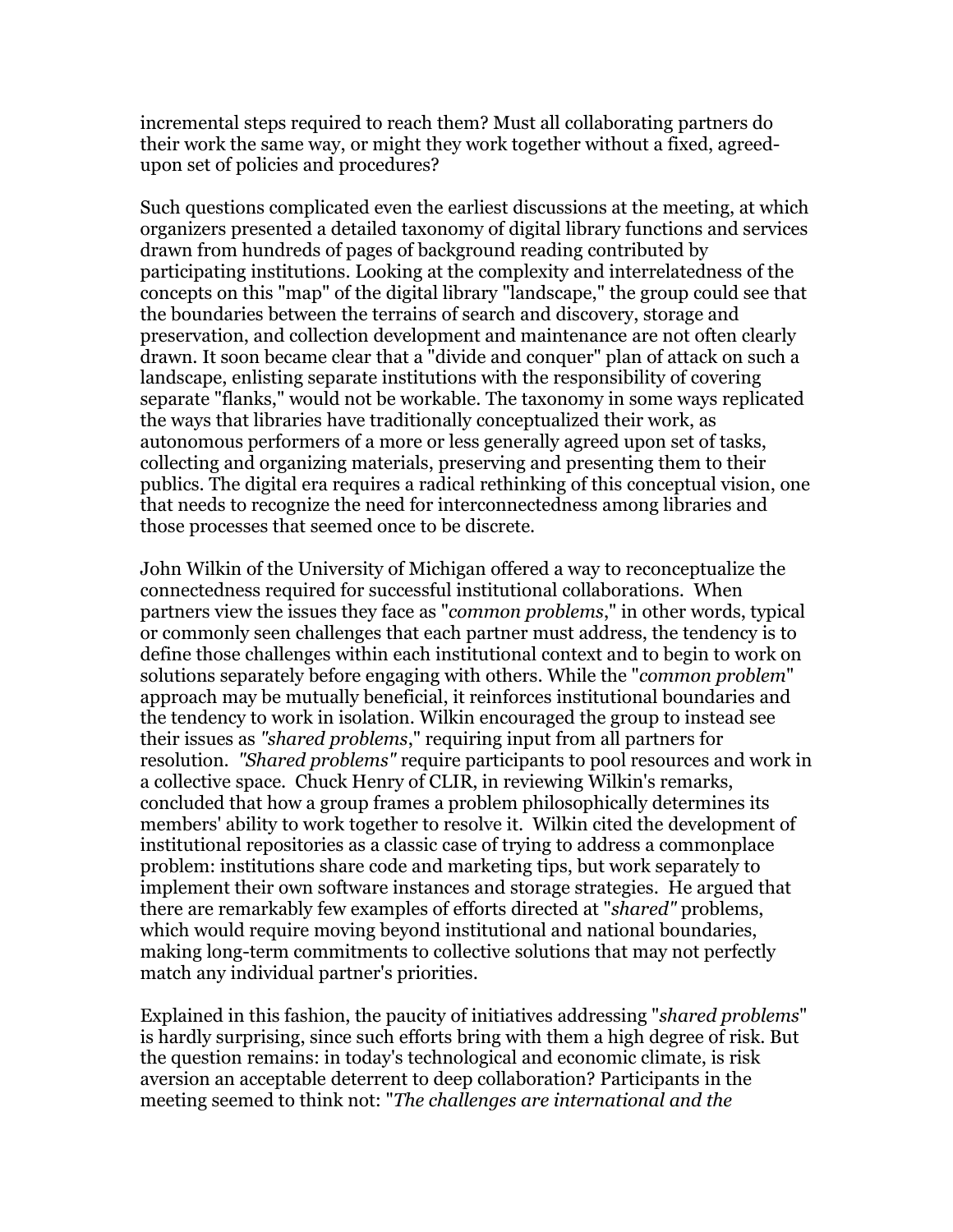*solutions need to be as well,*" said one; "*We are progressing along a spectrum of more sharedness, more shared approaches,"* observed another; a third stated, "*Cooperation, coordination are our shared values.*" Still others remarked that, whether or not intended to be so, *"digital libraries are global today*," and the wise choice is to acknowledge fully the contributions of our international colleagues and build upon rather than replicate them. After all, for the user of a digital library or archive, institutional and national boundaries are much less significant than they are for the librarian or archivist. This is not to say that organizational and national cultures are not important; indeed, they are critical factors in determining access to resources, working conditions, professionalization, or funding. The point is that because the community of users of digital libraries is international, it no longer makes sense for library and archival professionals to preserve cultural memory without reference to the complex and rapidly changing international context in which the artifacts of that memory will live on.

Wilkin cited several recent movements toward a shared digital library cyberinfrastructure that showed the promise of becoming global, namely, the **[Blacklight](http://projectblacklight.org/) discovery interface, the [Duraspace](http://duraspace.org/) repository technologies, and the** [Hydra Project,](http://www.fedora-commons.org/confluence/display/hydra/The+Hydra+Project) which marries Blacklight discovery with the Fedora repository. While praiseworthy in that they enhance and may ultimately bring together the best quality and most powerful functions of the online search experience, he noted that each of these tools may still be implemented separately, institution by institution. By contrast, multidisciplinary, multi-institutional projects like [Ethicshare](https://www.ethicshare.org/) may cross institutional and national boundaries, but in order to flourish, they need to continue to grow. Wilkin challenged the group to more ambitious forms of collaboration. As discussion continued, many participants asserted that forging connections outside the domains of cultural heritage and education will also be important; in other words, it behooves libraries not to look with anxiety at commercial information providers and tools as rivals, but rather to assume fully the responsibility to preserve and disseminate the cultural heritage of humankind while taking advantage of any added value businesses such as Google, for example, can provide.

One of the major concerns expressed at the meeting was the seemingly diminishing role that libraries play in research activities; participants phrased the question as follows: "*From the user's perspective, how might libraries fit into the 'digital value chain'?*" For example, attendees felt that scholarly users of today's libraries view themselves as contributors to disciplinary discourses rather than as generators of a single institutional legacy. In the same way, librarians need to appreciate their potential to contribute to disciplinary development beyond the confines of the institutions at which they are based, and to make the significance of their contributions clear in a global context. Rather than attempting to meet all types of information needs represented in their local user communities, they can instead strive for excellence in their areas of strength while at the same time building trusted relationships with other libraries to serve the other needs of their constituencies. Competition among libraries for collections and among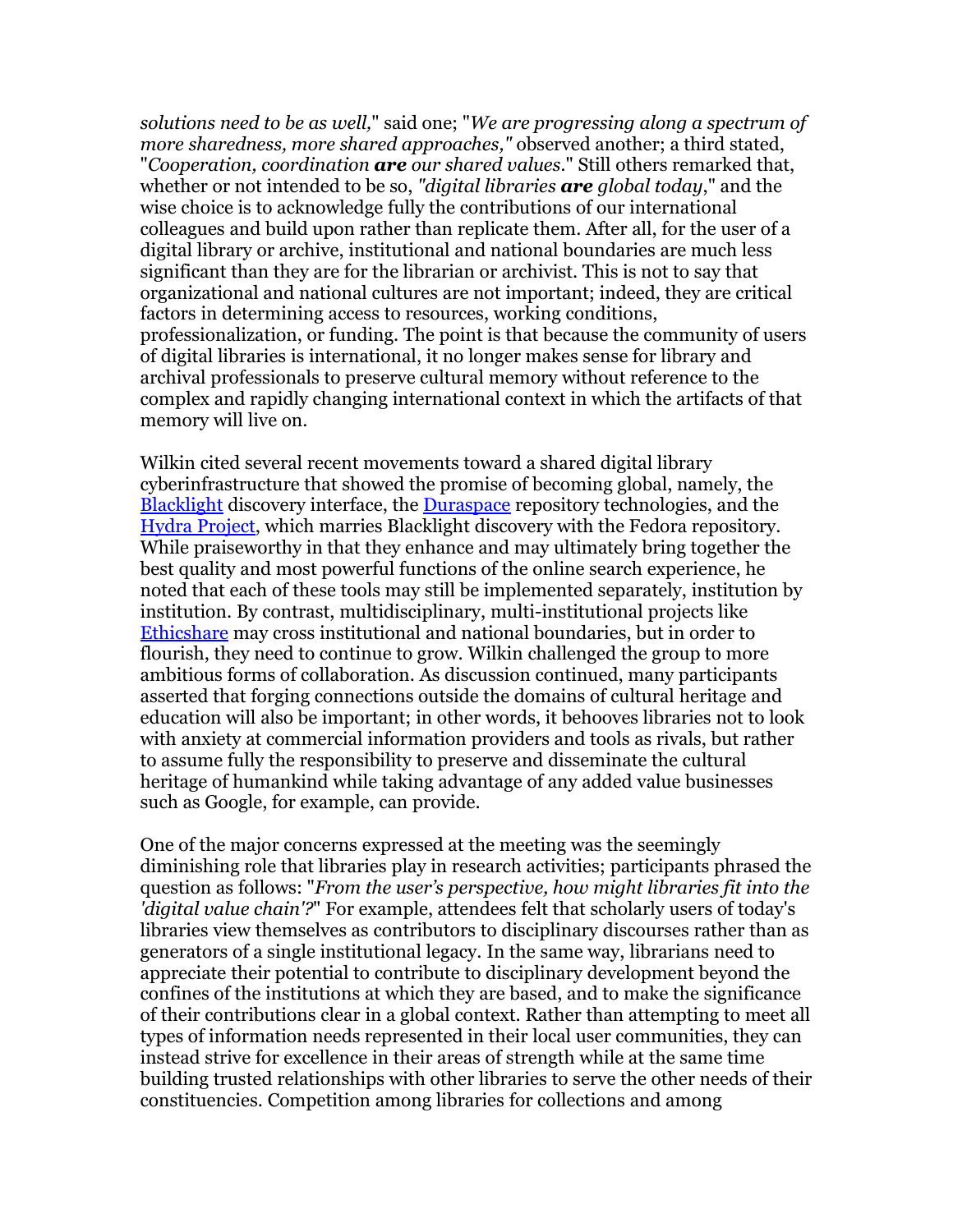commercial entities who sell information products will remain, but librarians must become conscious of the ways such competition does not serve the interests of users; they must think strategically and creatively about new models of ownership when these can improve access to resources and the quality of services. An important step toward international collaboration could take the shape of an organized effort to argue the case for viewing and supporting the global digital library as a public good. Chuck Henry of CLIR has agreed to lead such an effort by publishing a series of essays on this topic.

A second, related concern was summarized in the question, "*How might we encourage sharing and distributing risks and responsibilities?*" Here the group saw the necessity of attacking the question in both visionary and practical ways. Participants agreed that there are many library functions that might be successfully distributed among institutions--such as collection development, offsite storage, digitization, or specialized conservation and preservation services; however, building the inter-institutional trust necessary to de-duplicate such functions can be very costly, both financially and politically. Building loose partnerships with like institutions that strengthen gradually has been one timetested approach. Other participants stressed the need for an honest initial assessment of each partner's strengths and weaknesses, followed by the establishment of clear objectives and realistic timelines that set out potential risks, rewards, and measures of success. The group noted that outsourcing tasks that no individual partner can handle comfortably may become necessary, and they stressed the importance of encouraging partners to improve in their areas of specialization while gradually increasing reliance on their expertise. Another observation was that long-term success might require accepting that partner contributions may sometimes be unequal. Finally, participants acknowledged the need to explore openly past failed collaborations between cultural heritage institutions. Issues affecting both successful and unsuccessful collaborations have been highlighted in recent reports<sup>[1](#page-4-0)</sup>; further work specific to international partnerships and consortia would also be welcome.

A third concern of participants was the balance between specialization and generalization, underlying the more specific questions: "*How might libraries build and operate a discovery environment across silos?*"; "*How might libraries promote collective curation?*"; and "*How might libraries collaboratively approach digital preservation?*" In a discussion of the first of these questions, rather than lamenting the "silo-ification" of digital library resources as an unhealthy and wasteful trend, participants cautioned that the fear of closed information systems might be overblown. Instead, in certain contexts silos can be productive for the advancement of knowledge in a multilingual, multicultural world. Rather than focusing on changing legacy systems, the group advocated that international libraries support diversity among systems and strive to expand

<span id="page-4-0"></span><sup>1</sup> One such report is ["Beyond the Silos of the LAMS: Collaboration Among](http://www.oclc.org/research/news/2008-09-26.htm) [Libraries, Archives, and Museums"](http://www.oclc.org/research/news/2008-09-26.htm) (Zorich, Waibel, and Erway, OCLC Research, 2008).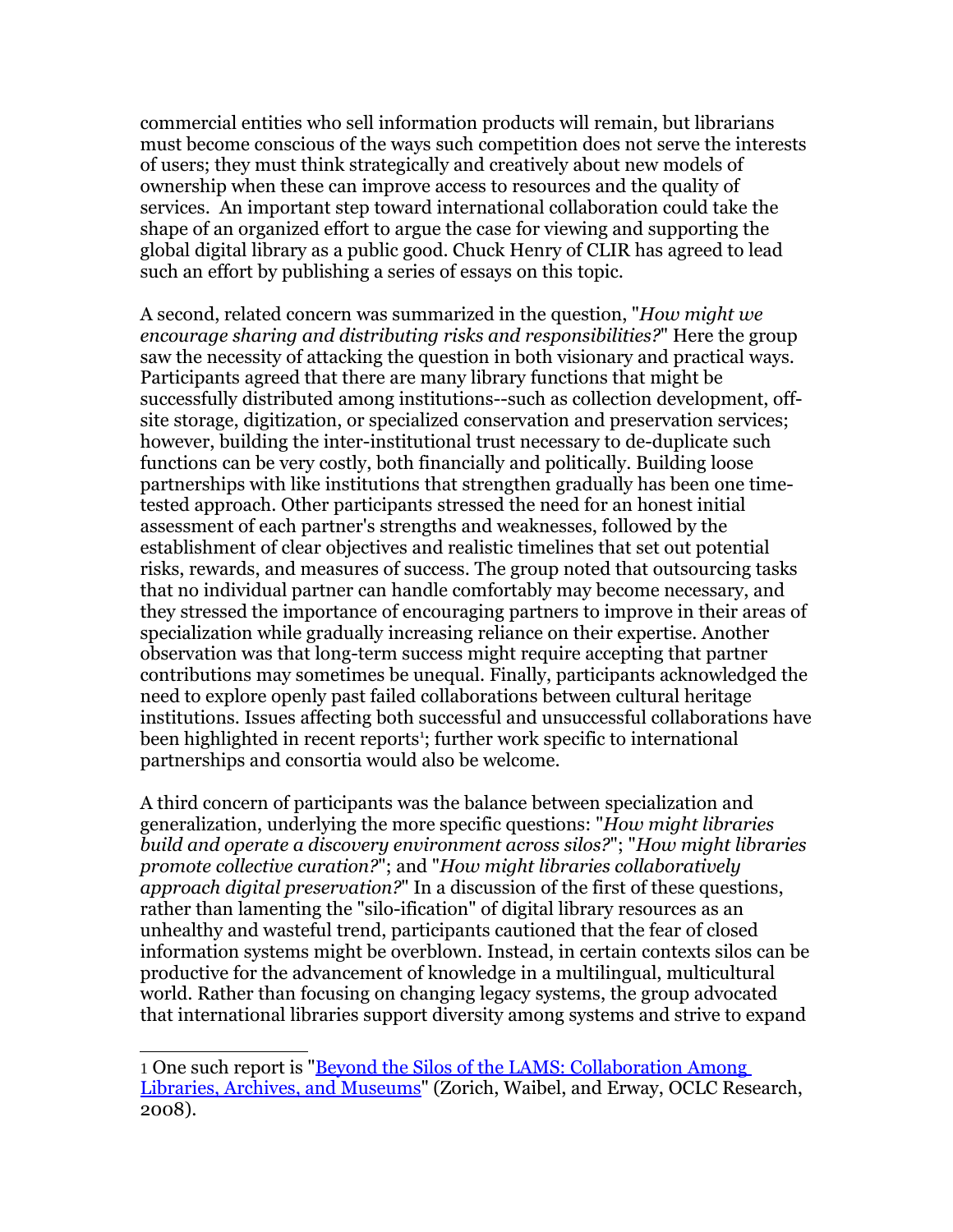the number of ways to search across them. In addition, they suggested that digital library managers encourage a moderate amount of redundancy in content and tolerance for idiosyncratic approaches to description. Similar ideas were expressed in the discussion of collective curation, where participants envisioned library partners staking out discrete yet overlapping curatorial domains in conversation with partner institutions. The goal of a curatorial partnership would be to build disparate collections of digital objects while sharing them across loosely federated institutions. The balance of centralization with decentralization in collaborative efforts also figured in the related discussion of shared digital preservation initiatives. Here the consensus seemed to be that strong agreement around shared responsibilities and priorities was necessary while maintaining a diversity of separate, local storage environments.

As the threads of the discussion looped back to the abstract concepts around which notions of the future of the digital library are based, participants challenged themselves to express their visions of that future in a number of different ways. In particular, a group focusing on the question, "*What will the business of libraries be in 5 to 10 years*?," struggled with whether such a vision might be shared, and, if so, whether it should be described as reflecting revolutionary, or evolutionary change. While the question of evolution versus revolution remained unresolved, participants seemed to agree on this point: the basic mission of libraries will remain intact, but the roles libraries are playing as preservers and cultivators of knowledge are becoming more challenging to define. More than one participant observed that library services are expanding in scope from one stage of the "information lifecycle"--i.e. the collection of published materials--to encompassing the whole environment in which the consumption and production of knowledge takes place, including exchanges between teachers and learners, information objects and users, scholars and their peers, and among the public at large. Participants seemed to feel that this more diffuse environment is as exciting as it is challenging, not least because few parts of it now fall into the exclusive purview of institutions that call themselves libraries. Still others tried to express the changing nature of libraries from the standpoint of their collections: as the proportion of analog to digital holdings shifts in favor of the digital, the potential to serve greater numbers of people who do not visit a particular library building increases along with the difficulty of predicting and understanding their needs. Greater selectivity and a greater investment in preservation will be required. Because it is time-consuming and expensive to do either collection development or preservation well, sharing these responsibilities and making a conscious effort to promote the contributions of cultural heritage organizations to global civilization will be requisite of all future library leaders.

#### **Collaborations**

A key piece of the closing day, and a key goal of the meeting, was to raise awareness of existing collaborations between participants, and issue invitations to new potential partners. A summary of the initiatives discussed at the conference is below. They vary greatly. Some are ongoing collaborations, with the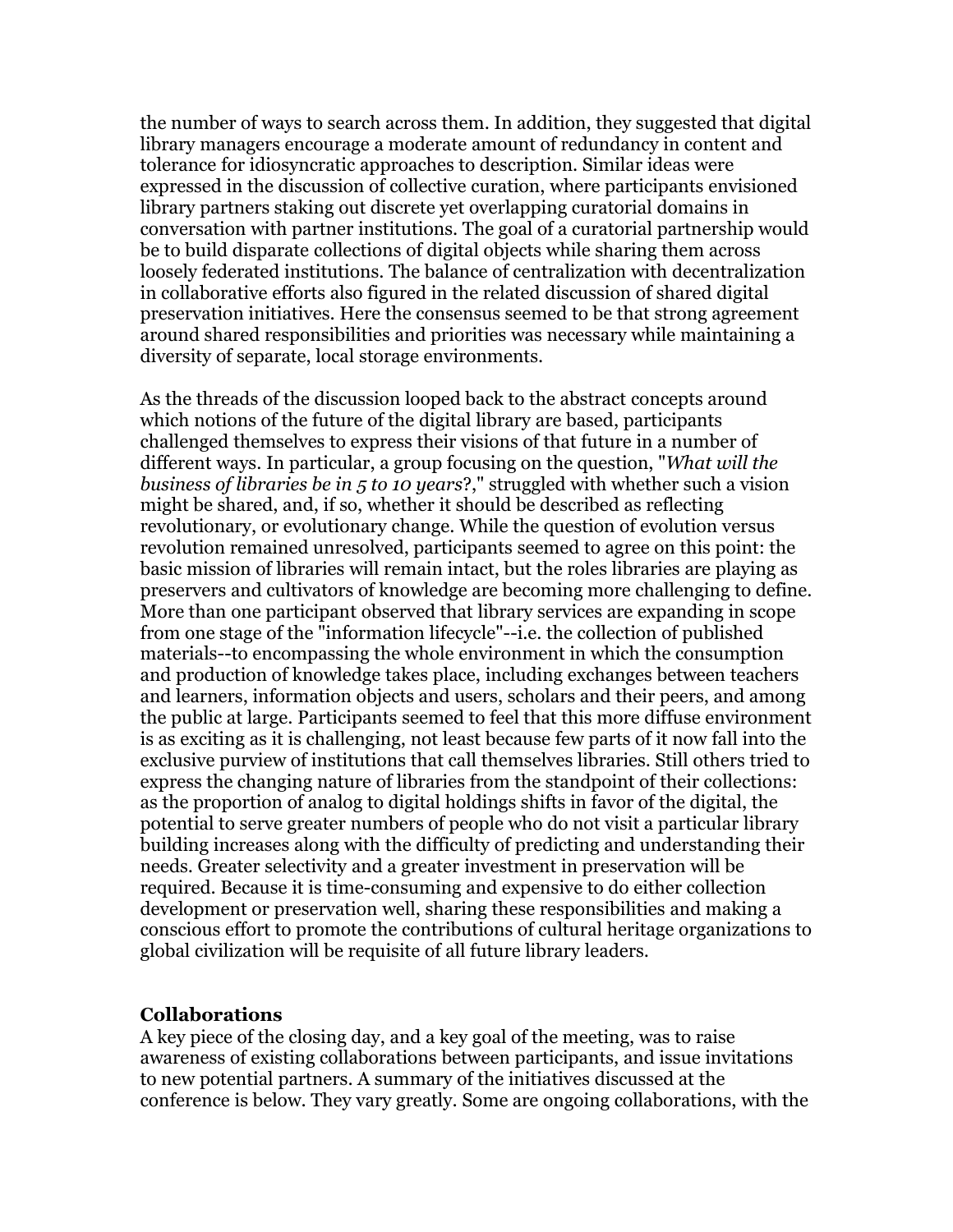potential to integrate new organizations into a group; others are newly formed collaborations, based on shared problems identified at the conference; and a few are aspirational--projects or initiatives envisioned or undertaken by a single institution, but with opportunity for further interactivity and partnership. Some projects are focused on a specific tool or technology while others look more holistically at a problem set. In many cases, the summary indicates the number of institutions--rather than identifying the institutions themselves--in order that directors can review their commitments to these projects with their staff before publicizing their participation.

The meeting was designed to nurture relationships, and to allow partnerships to form organically. The expectation is that each collaborative group will take its work in the direction most appropriate for its members. At the same time, participants stressed the need to continue open discussions of collaborative efforts; at a very basic level, promoting awareness of worldwide research and development activities is the first step toward a globally integrated system. Furthermore, digital library developers need to be aware not just of the successes but also of the failures that colleagues have experienced, in order to avoid making the same mistakes. In future exchanges, the group will revise and expand this list of collaborations, critically assess their progress, and identify future steps that might forge further connections between initiatives.

# **Newly formed collaborations**

1) Repository Architectural Review

There were a variety of point-to-point conversations and one small group discussion about revising local repository design, and the need to establish a best practice or reference architecture for repositories. The small collaborations that have been identified include:

- A consultative review of Stanford's digital library architecture by another participant
- Two investigations of existing digital library implementations between partner participants
- The creation of a small group to identify a reference architecture for digital libraries & repositories. It was suggested that this team would coordinate their work with Sun's PASIG Repository Working Group.

# 2) Data Curation and Preservation

Three participating institutions, including Stanford, have agreed to coordinate efforts on data curation and preservation, and will seek out a limited number of partners for an initial collaboration. Participants from Stanford have submitted an abstract on the topic for the [IATUL \(http://www.iatul.org/\)](http://www.iatul.org/) eScience meeting this summer at Purdue, and believe that Purdue, though not a conference participant, has a strong interest in this area. Chuck Henry from CLIR offered funding to help organize a data curation effort across a group of US libraries.

### 3) Digital Manuscripts

Several participants are active in the area of digital manuscripts, and have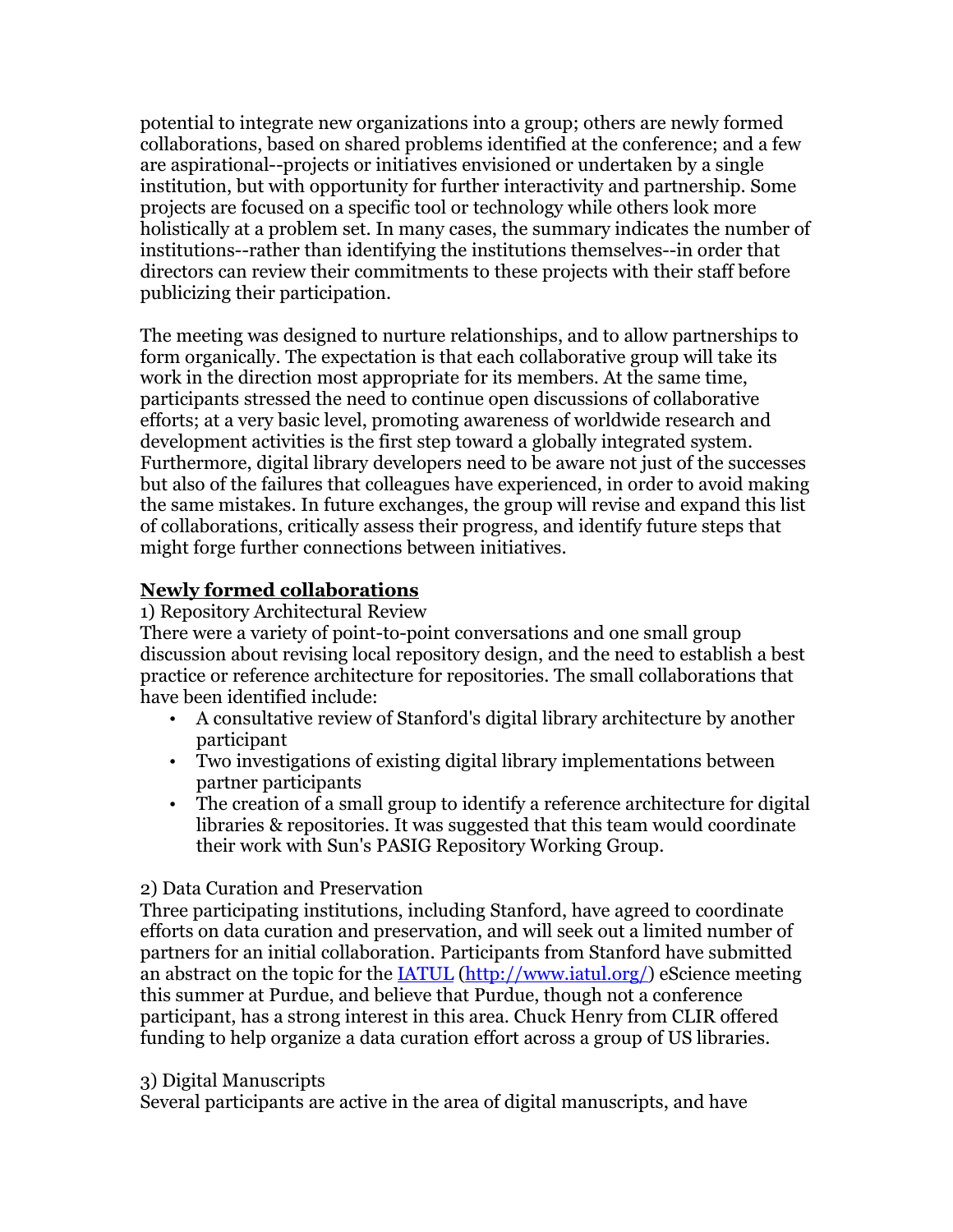discussed coordinating efforts. The British Library is interested in reusable software components for manuscript digitization & delivery. The Danish Royal Library is committed to contributing 100 medieval manuscripts to the [digital](https://wiki.library.jhu.edu/display/MSSCOMMONS/Home) [manuscript commons](https://wiki.library.jhu.edu/display/MSSCOMMONS/Home)

[\(https://wiki.library.jhu.edu/display/MSSCOMMONS/Home\)](https://wiki.library.jhu.edu/display/MSSCOMMONS/Home), with a shared infrastructure, preservation and sustainability plan. CLIR also expressed a strong interest in digital manuscript commons, particularly with regard to the sustainability of the effort.

## 4) Digital Forensics

Three participating institutions, including Stanford, have begun talks on collaboratively developing a digital forensics program and toolkit.

## 5) Semantic Web

There is general interest in this emerging technology. The British Library has agreed to host a conference on the topic in 2010.

# **Expansion of ongoing collaborations & projects**

6) [Hydra](http://www.fedora-commons.org/confluence/display/hydra/The+Hydra+Project) / [Blacklight](http://projectblacklight.org/)

[Hydra \(http://www.fedora-](http://www.fedora-commons.org/confluence/display/hydra/The+Hydra+Project)

[commons.org/confluence/display/hydra/The+Hydra+Project\)](http://www.fedora-commons.org/confluence/display/hydra/The+Hydra+Project) and [Blacklight](http://projectblacklight.org/) [\(http://projectblacklight.org/\)](http://projectblacklight.org/) are being developed as tools for building an environment for hosting and managing digital assets. Blacklight is the discovery mechanism. The University of Virginia, the University of Hull, Stanford, and Fedora Commons have been working in partnership on this effort, have had some initial success, and are looking to expand. Eleven potential partners were identified at the conference.

# 7) [PLANETS](http://www.planets-project.eu/)

Lynne Brindley and Sean Martin from the British Library encourage participants to adopt and sustain [PLANETS \(http://www.planets-project.eu/\)](http://www.planets-project.eu/) once it moves to an open source software foundation. This five-year EU project has been successful and productive in building tools, codifying best practices, and fostering a community around digital preservation in Europe.

### 8) [GETA](http://geta.ex.nii.ac.jp/e/index.html)

Participants from the Nippon Institute for Informatics are seeking partners to test and use the **GETA** discovery tool.

# 9) [Hathi Trust](http://www.hathitrust.org/)

The trend toward the consolidation of libraries in the next five to ten is probably inevitable. [Hathi Trust \(http://www.hathitrust.org/\)](http://www.hathitrust.org/) would like to see more institutions join and expand the organization's shared repository, taking advantage of the opportunity to deal with print management in a collaborative way. Participants from Hathi Trust encouraged those with digital content assets to [contact them.](http://www.hathitrust.org/governance)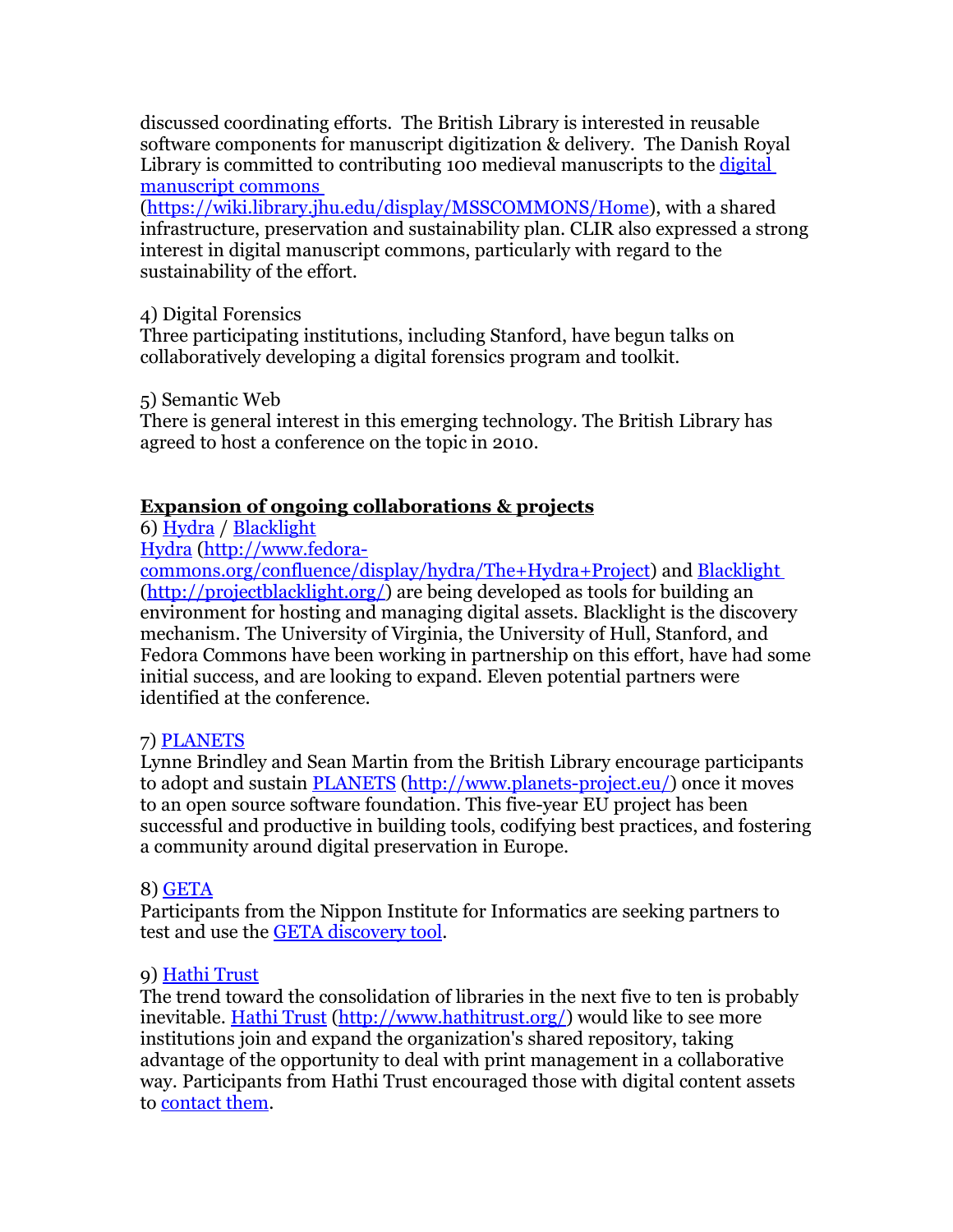# 10) [Scholar's Workbench](https://fedora-commons.org/confluence/display/FCCWG/Scholars+Workbench)

Duraspace's [Scholar's Workbench community \(https://fedora](https://fedora-commons.org/confluence/display/FCCWG/Scholars+Workbench)[commons.org/confluence/display/FCCWG/Scholars+Workbench\)](https://fedora-commons.org/confluence/display/FCCWG/Scholars+Workbench) is already international, and is particularly active in the United Kingdom. The program has room for additional members from around the world, and welcomes further participation.

### 11) [DRIVER/](http://www.driver-repository.eu/)DNET

DRIVER [\(http://www.driver-repository.eu/\)](http://www.driver-repository.eu/), Digital Repository Infrastructure Vision for European Research, is an open-source network of institutional repositories in Europe, Australia, and Japan. DRIVER is a multi-phase effort whose vision and primary objective is to create a cohesive, robust and flexible, pan-European infrastructure for digital repositories, offering sophisticated services and functionalities for researchers, administrators and the general public. All participants are invited to become involved with the network. The D-Net software package supports the DRIVER network.

#### 12) [Europeana](http://www.europeana.eu/)

[Europeana.eu](http://europeana.eu/) is a collaboration between universities, research institutes and content providers to test search tools and provide access to digital resources. The website is now in its beta testing form, and conference participants are strongly encouraged to test, use, and offer opinions on the site and on Europeana services.

### 13) [National Digital Library of China](http://www.nlc.gov.cn/en/indexen.htm)

The [National Library of China/National Digital Library of China](http://www.nlc.gov.cn/en/indexen.htm) [\(http://www.nlc.gov.cn/en/indexen.htm\)](http://www.nlc.gov.cn/en/indexen.htm) is seeking collaborative partners to help expand its digital library. Together with the Library of Congress, the National Digital Library contributes to the [World Digital Library.](http://www.wdl.org/en/) The National Digital Library would especially like to share catalog records and metadata for digital collections.

### 14) [BIBAPP](http://bibapp.org/)

The University of Illinois Urbana-Champaign and the University of Wisconsin have developed **BibApp (http://bibapp.org/)**, a research-tracking tool that mines the web for current publication data for communities of researchers. A free pilot version of the tool will be offered in February 2010, and the developers are seeking partners to test and adapt the software at other institutions.

#### **15)** [STITCH@CATCH](http://www.cs.vu.nl/STITCH/)

Part of the Dutch scientific research program [CATCH](http://www.nwo.nl/nwohome.nsf/pages/NWOP_5XSKYG_Eng) (Continuous Access To Cultural Heritage,

[http://www.nwo.nl/nwohome.nsf/pages/NWOP\\_5XSKYG\\_Eng\)](http://www.nwo.nl/nwohome.nsf/pages/NWOP_5XSKYG_Eng), STITCH (SemanTic Interoperability To access Cultural Heritage,

[http://www.cs.vu.nl/STITCH/\)](http://www.cs.vu.nl/STITCH/) is an initiative focused on building cross-search capabilities for digital library collections. The initiative seeks to expand its range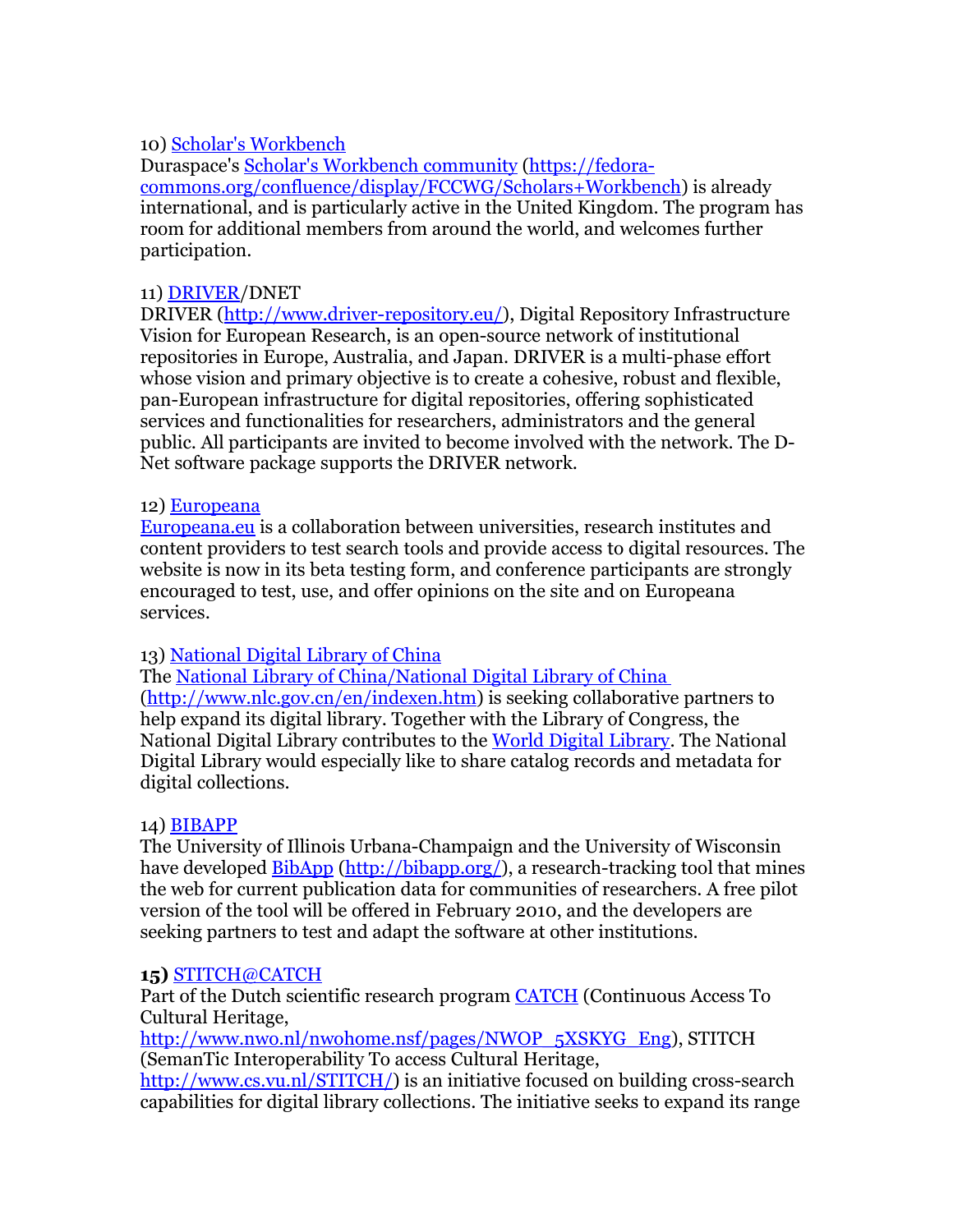of use cases and testing partners.

### 16**)** [SHAMAN](http://shaman-ip.eu/shaman/)

SHAMAN (Sustaining Heritage Access through Multivalent ArchiviNg, [http://shaman-ip.eu/shaman/\)](http://shaman-ip.eu/shaman/) is a primarily EU-based project to create an environment for managing the storage, access, presentation, and manipulation of digital objects over time. Participants report that SHAMAN needs worldwide partners to test its prototype applications for archiving scientific research papers and data, industrial design and engineering papers and data, and parliamentary documents.

# **Aspirational projects**

17) Text Mining

The University of Virginia is seeking partners to develop text-mining tools for collections of digital texts.

18) Organizational and Development Resources

Emory and Stanford universities would like to work on improving and promulgating library management and professional development resources, including organizational staffing models, processes for the evolution of these models over time, and workflows for digital library development projects.

## 19) API Development

The Bibliothèque nationale de France would like to collaborate on the development of application programming interface standards for digital library systems.

# **Next Steps**

*We have a strong sense of optimism,*" observed one participant at the last session at Stanford, "*[We have been] reaffirming a shared vision.*" Although largely satisfied with the three-day conference, many left concerned about how they might best translate the sense of urgency they felt to the staff of their home institutions. Communicating the significance of global cooperation to the future of cultural memory organizations is now the responsibility of all who attended, one of whom noted that, if successful in their efforts, the day-to-day contributions of their staff will begin to take on "*that much more importance.*"

While persuading others to join their efforts is a key first step, the true measure of the success of events described in this report will be in the progress of the collaborative initiatives identified above, and in the other efforts engendered through succeeding conversations between participants and their other international colleagues. At the close of the three-day event, there was a widespread acknowledgment that this would be a large task: *"I have a renewed sense of privilege and responsibility as a leader,*" observed one participant. "*It is a most exciting and most terrifying time and such a big responsibility that we face*," said another. Enthusiasm for scheduling additional conferences in the near